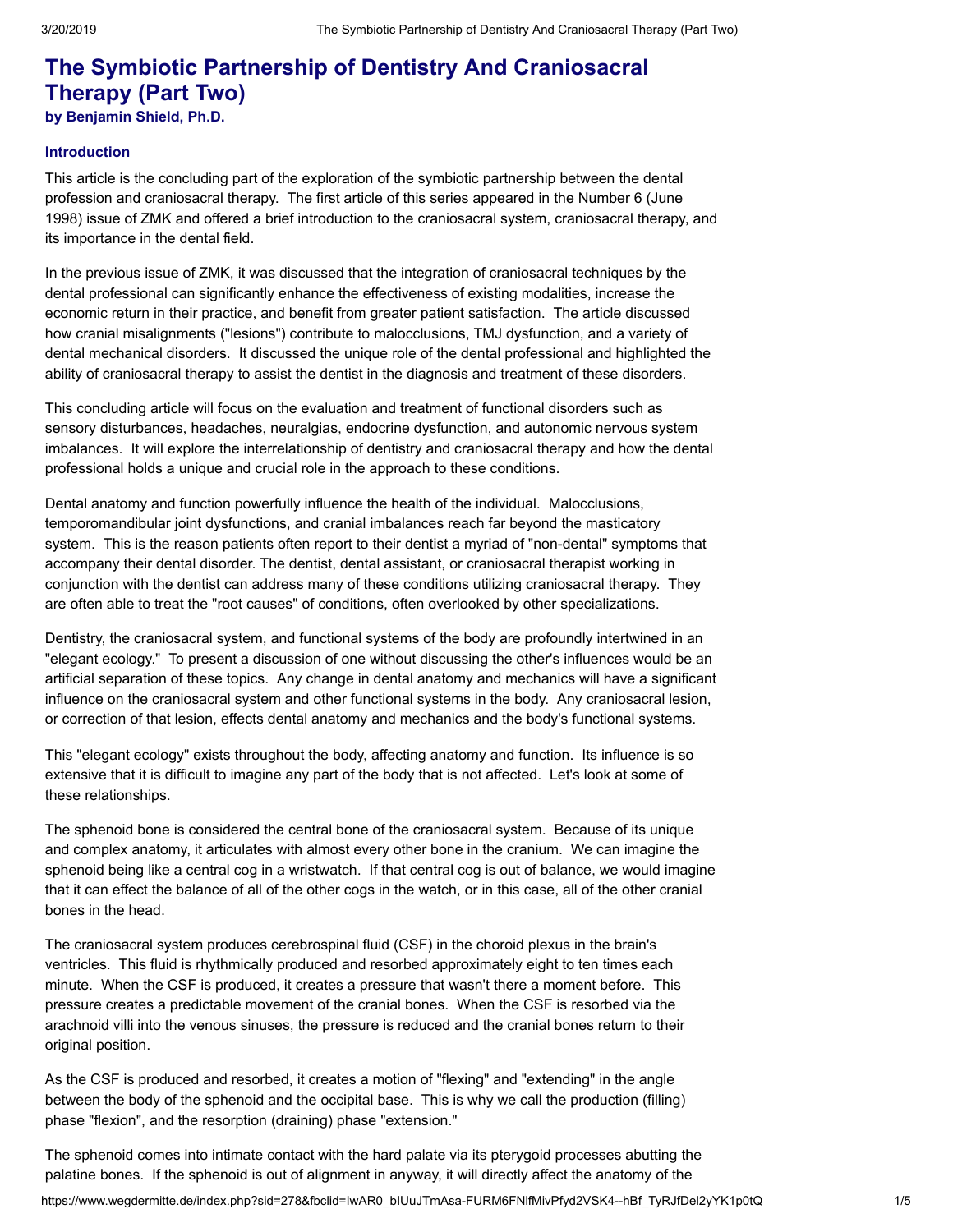hard palate. This in turn will influence the position of the upper teeth, the individual's occlusion, and the function of the temporomandibular joint.

Located between the pterygoid processes of the sphenoid and the palatine bones are the sphenopalatine ganglia. The sphenopalatine ganglia innervate the lining of the nose, sinuses, and nasopharynx. If the sphenopalatine ganglia are hyperstimulated because of improper pressures of the hard palate and the sphenoid, it can result in rhinitis and rhinorrhea. It can also increase an individual's susceptibility to air born allergens by the hypersensitivity of these affected mucous membranes.

The maxillary branch of the Trigeminal nerve (CN V) innervates the sphenopalatine ganglia. As such, the sphenopalatine ganglia play an important role in migraine headaches due to its sensory influence of the Trigeminal nerve.

Just as any lesion of the sphenoid will affect the hard palate, any change in the anatomy of the hard palate will profoundly affect the sphenoid. We can see how important it can be to normalize the cranial structure with the use of dental and craniosacral modalities.

Located directly on the sphenoid is the pituitary gland. It sits on the sphenoid in a formation that looks like a "Turkish saddle." In fact, the Latin name for that structure is called the "*sellae tursica*." The pituitary exerts profound influence over the endocrine system and, as such, directly influences the body's physiology and health.

If the sphenoid is out of position ("lesioned") due to misalignment of the hard palate, pituitary function will suffer, and the body's physiological systems will be affected. The pituitary depends on the normal alignment of the cranial bones for its proper functioning.

The pituitary is located outside of the brain because it needs to operate in a cooler environment than the brain has to offer. One of the ways that the body helps "cool" the pituitary is the gentle rocking motion of the sphenoid provided by the craniosacral rhythm. This rocking motion ("flexion" and "extension") helps to pump the hot blood away from the pituitary. Any cranial misalignment interferes with this motion, causing the pituitary to heat beyond its optimal physiological range. Even a slight temperature increase of the pituitary will result in diminished pituitary function.

If you've ever felt "out of sorts," you may have splashed cool water on your forehead. This instinctual behavior wasn't to cool your forehead. Rather it was to help cool the pituitary and restore a sense of well being.

A "faulted" or "lesioned" sphenoid caused by misaligned dental anatomy can result in a myriad of physiological and behavioral symptoms. Facial asymmetry, cranial pain, and sensory disorders may be indications of cranial imbalance.

Often an individual will unconsciously attempt self-corrective measures. It is important to notice if a child keeps having accidents involving hitting their heads or if the child is involved in head banging, particularly if the same part of the head is hit each time. This may be the child's attempt to self-correct a cranial lesion. Even bruxism in adults may be an attempt to remedy cranial misalignment.

Craniosacral balance and TMJ function was discussed in the prior article. Of significant interest is the role that TMJ function has in cranial pain, sensory dysfunctions, emotions, and autonomic nervous system balance.

TMJ disorders are a major contributor to head pain. Because of its intricate anatomy, myriad of related structures, and sensory innervation of the Trigeminal nerve, any dysfunction of the temporomandibular joint can create pain throughout much of the head.

The lateral pterygoid muscles directly influence the movement of the mandible and the interarticular joint discs. Hypertonicity of the lateral pterygoids not only affects the anatomy and function of the TMJ, but also directly influences the anatomy and functioning of the important sphenoid bone.

The lateral pterygoid muscles connect the TMJ to the pterygoid processes of the sphenoid. So, any imbalance of the TMJ affecting the lateral pterygoid muscles will pull the sphenoid out of position and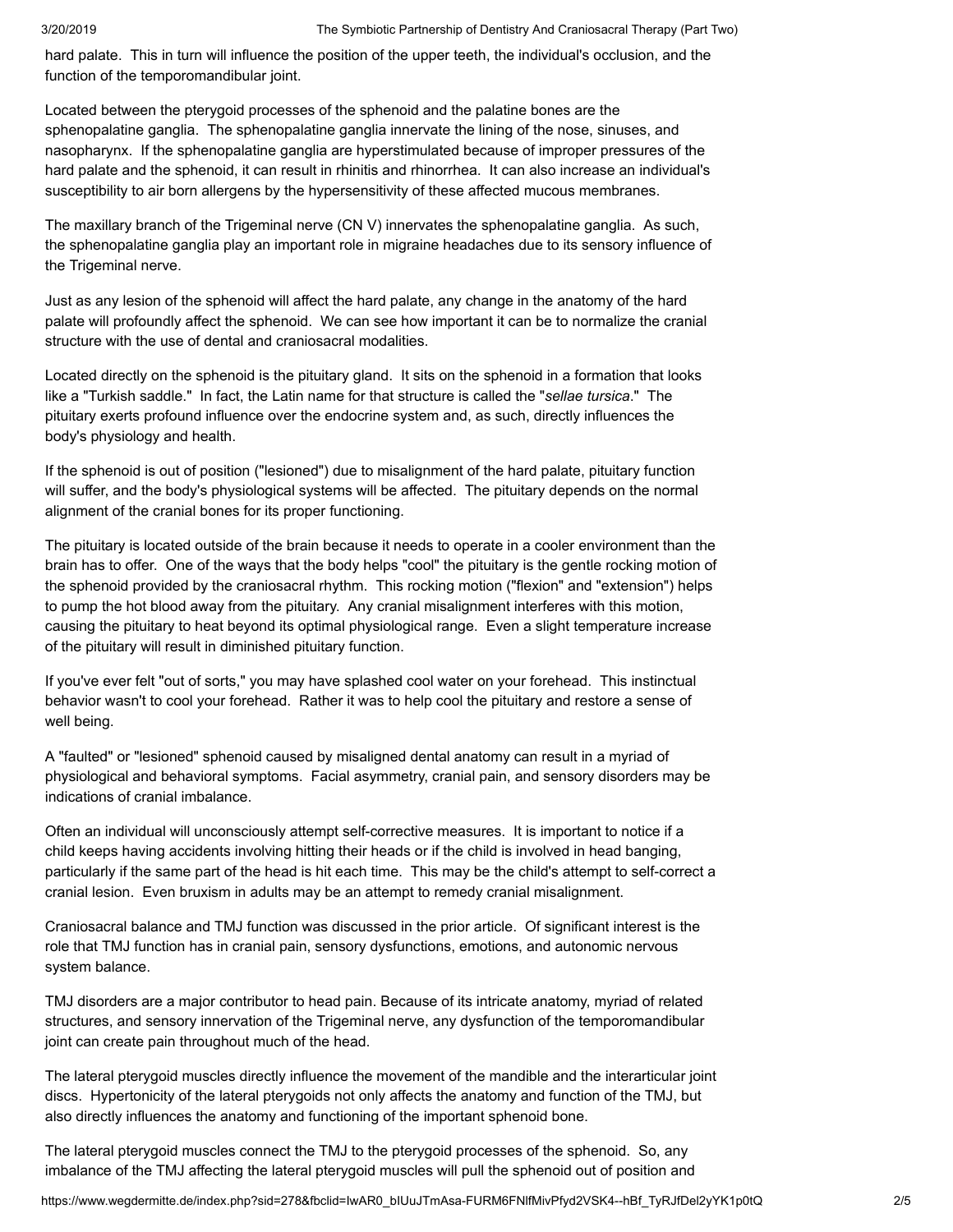affect its motion and functioning.

This "faulting" of the sphenoid can result in visual disturbances because the sphenoid is a major structural feature of the orbits. Also, cranial nerves affecting visual acuity and eye movement travel through or above the sphenoid bone. Moreover, all but one of the muscles that control the movement of the eye are attached to the sphenoid.

When the condyloid process of the mandible is forced up into the temporal bone due to a "tight jaw," the temporal bones are forced into rotation. The temporal bones contain the mechanisms for hearing and balance, and these functions can be seriously impaired if these bones are out of proper alignment.

There are many ways that a "tight jaw" perpetuates its condition without the aid of a trained practitioner. For example, when muscles contract and go into spasms, insufficient blood reaches the muscles. This can cause an anaerobic condition and a build-up of lactic acid and toxins. This discomfort results not only in the muscles going into further contraction, but also produces throbbing or continual pains in the muscles, joints, teeth, and other areas of the head and neck.

Located slightly anterior to the temporomandibular joint is an autonomic nerve plexus call the Reticular Activating System. Imbalance of the temporomandibular joint can produce a constant hyperstimulation of this autonomic system, resulting in the patient experiencing a pervasive sense of "fight or flight." It is like leaning on a fire alarm 24 hour a day. This can affect not only the patient's emotions, but their endocrine and other physiological systems as well. If the patient clenches their jaw and / or grinds their teeth during sleep, they may wake up more fatigued than they had been when they went to bed due to the constant firing of the sympathetic nerve fibers.

A complex pattern of cranial and cervical nerves provides sensory and motor pathways in the head. Motor and sensory disturbances can accrue when the functional anatomy associated with these nerves is out of balance ("lesioned").

Cranial nerves of particular interest in dentistry include cranial nerves 5, 7, 9, 10, 11, and 12.

Craniosacral therapy (CST) serves to balance the bones and related soft tissue of the craniosacral system. In balancing these structures of the cranium, cranial nerve function is optimized and many disorders of cranial nerve origin are corrected. Many of these cranial nerves and related disorders are directly involved in the field of dentistry. Disorders of cranial nerves (particularly CN V, CN VII and CN IX) can refer pain to the TMJ and related structures.

The fifth cranial nerve, known as the Trigeminal nerve, is the largest of the twelve-paired cranial nerves. It supplies motor fibers to the masticatory muscles and sensory input from the face, mouth, and much of the head. Disorders of the Trigeminal nerve are often the reason a patient will seek the help of their dental professional. Trigeminal nerve pain radiation can often confuse the diagnosis whether a pain is coming directly from a tooth or is a referred pain.

Branches of the Trigeminal nerve can be compressed and / or entrapped, creating excruciating head and facial pain in the patient. This condition is referred to as "Tic Douloureux." This entrapment can be caused by disturbance of the dural membranes enveloping the gasserian ganglion, or caused by articular strain of the temporal and sphenoid cranial bones. This condition can often be successfully resolved utilizing craniosacral therapy, particularly if treated soon after the onset of symptoms.

The seventh cranial nerve is known as the "Facial nerve." This nerve provides much of the motor fibers to the muscles of facial expression and the buccinator muscle. When there is irritation or entrapment of this nerve, there is often a pattern on one side of the face that can include the mouth drooping, impaired chewing due to a weak buccinator muscle, and loss of the sense of taste to the anterior two-thirds of the tongue. This condition is referred to as Bell's Palsy. Cranial lesions, particularly of the temporal bones, can be a significant factor in the pressure exerted on the Facial nerve. Utilization of craniosacral therapy by the dental professional or craniosacral therapist can often successfully treat this condition.

Just as the fifth cranial nerve can become entrapped creating debilitating pain, so can the ninth cranial nerve (the Glossopharyngeal nerve). This entrapment manifests as severe pain in the middle ear,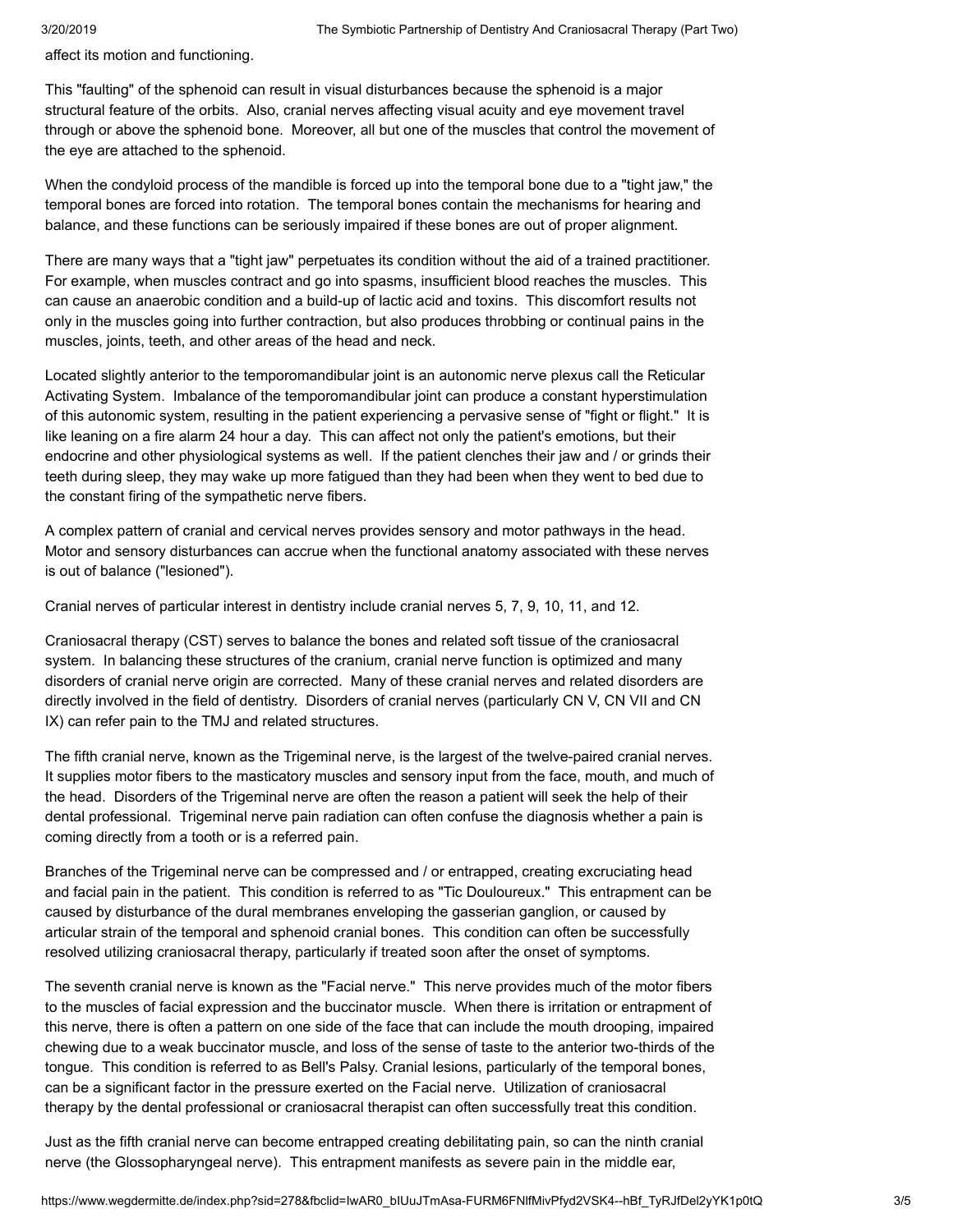mastoid air cells, tongue, and / or pharyngeal wall. This condition can be successfully addressed with the utilization of craniosacral techniques.

These two articles examining the symbiotic partnership of dentistry and craniosacral therapy have discussed a broad spectrum of topics. Even more can be written on how these two disciplines are intertwined in the evaluation and treatment of other dental mechanical disorders, treatment of chronic and acute cranial pain, sensory disturbances, TMJ function, occlusal balance, post-traumatic injury, tongue mechanics, nerve entrapment and irritation, swallowing, and speech disorders. The disciplines of dentistry and craniosacral therapy not only support each other; they are dependent on each other.

Dentists have a unique role in health care. The work that they do goes far beyond the mandible and maxillae and has ramifications throughout the patient's entire system. Craniosacral therapy enhances the dentist's ability to have this profound influence.

The utilization of craniosacral techniques assures a more holistic approach in dental care. Craniosacral therapy provides benefits before, during, and following dental procedures. And, whether performed by the dentist, the dental assistant, or a craniosacral therapist working in conjunction with the dentist, this approach will significantly enhance treatment results, economic returns, and patient satisfaction.

### **Bibliography: Works Cited**

Gelb, Harold, ed. Clinical Management of Head, Neck and TMJ Pain and Dysfunction: A Multi-Disciplinary Approach to Diagnosis and Treatment. Mosby Yearbook.

Ernest, Edwin A. A Text on Temporomandibular Joint and Craniofacial Pain. 3rd ed. revised. Montgomery, Ala.: Ernest Publications, 1986. (WU 140 Er6t 1986)

Fricton, James R. TMJ and Craniofacial Pain: Diagnosis and Management. St. Louis: Ishiyaku EuroAmerica, 1988. (WU 140 F912 1988)

Gelb, Harold. Clinical Management of Head, Neck, and TMJ Pain and Dysfunction. 2nd Ed. Philadelphia: Saunders, 1985. (WU 140 G28c 1985)

Gillespie, B.R. "Dental Considerations of the Craniosacral Mechanism". Journal of Craniomandibular Practice. Sept/Dec 1995; 380-84.

Goddard, Greg.TMJ: The Jaw Connection. Aurora Press, 1991.

Hutchinson,Jennifer, et. al. The Truth about TMJ: How to Help Yourself. Reinhardt & Still Publishers, 1994.

Ide, Yoshinobu. Anatomical Atlas of the Temporomandibular Joint. Tokyo: Quintessence, 1991.

Klineberg, Iven. Craniomandibular Disorders and Orofacial Pain. Oxford: Boston, Wright, 1989. (WU 101 M14f 1989)

Kraus, Steven L., ed. TMJ Disorders: Management of the Craniomandibular Complex.Clinics in Physical Therapy Vol. 18. Churchill Livingston, 1987.

Lay, Edna M. " The Osteopathic Management of Temporomandibular Joint Dysfunction". Clinical Management of Head, Neck, and TMJ Pain and Dysfunction: A Multidisciplinary Approach to Diagnosis and Treatment. Ed. Harold Gelb. Philadelphia: Saunders, 1985.

- "The Osteopathic Management of Trigeminal Neuralgia". J.A.O.A., Vol. 74, pp. 373-89, January 1975.

Magoun, Harold, Sr. "Dental Equilibration and Osteopathy". J.A.O.A., Vol. 74, pp. 981-90, June 1975.

- Osteopathy in the Cranial Field. The Cranial Academy, 1976.

McDevitt, W.E. Functional Anatomy of the Masticatory System. London: Wright, 1989. (WU 101 M14f 1989)